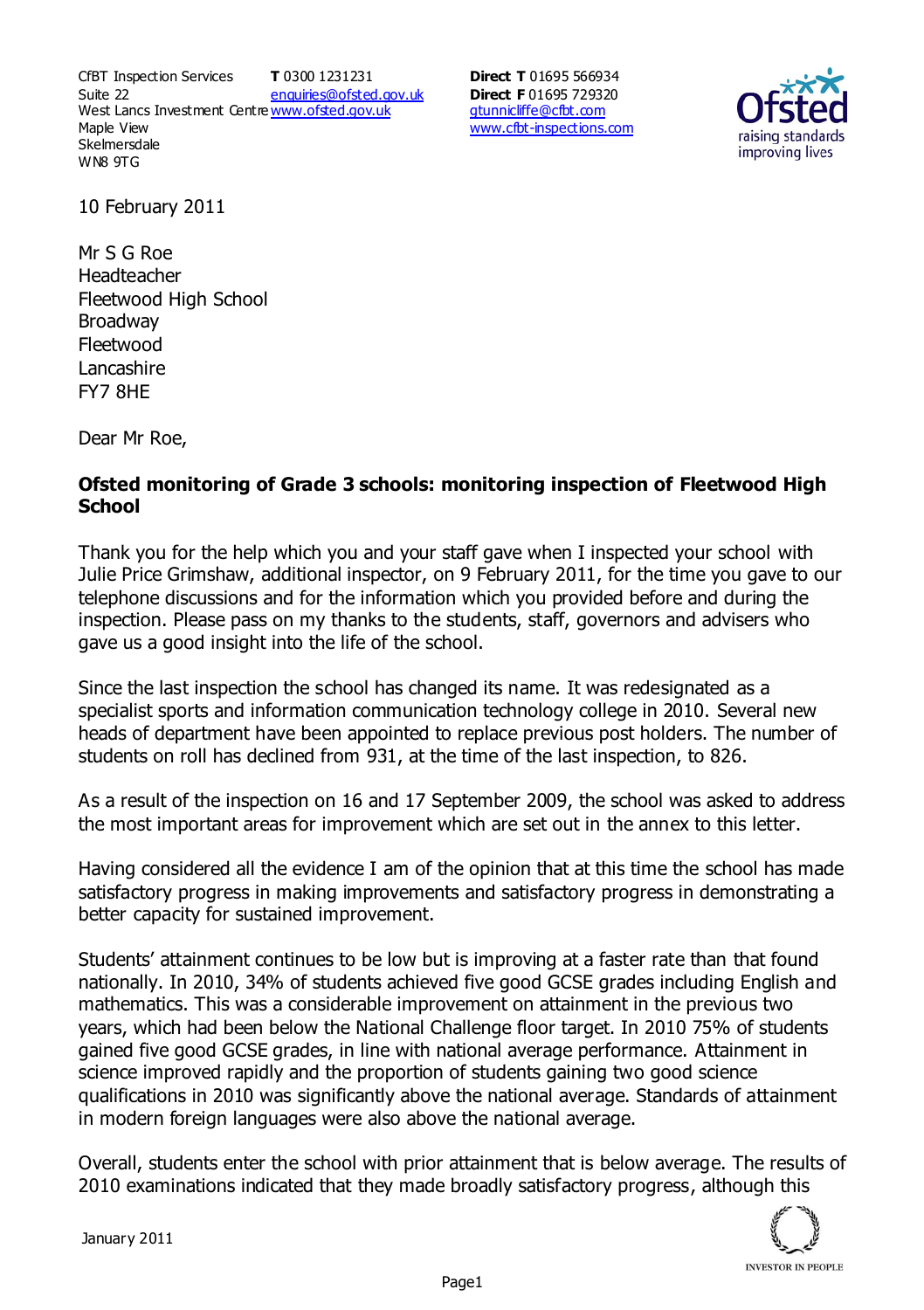

was not as strong in English and mathematics as in other subjects. Students made weaker progress in mathematics than in English at the time of the previous inspection. This was still the case in 2010; however, on the evidence seen in school tracking data and through lesson observations, progress is now strengthening. The school's tracking indicates that it is well placed to meet its performance target for 2011; this target has been raised to represent increased ambition. Since the last inspection, attendance has continued to improve and is now closer to that of similar schools. The proportion of students who are persistently absent has been substantially reduced due to tenacious efforts by the school and partner agencies.

During the monitoring visit, inspectors observed teaching, the vast majority of which was good, and considered the school's monitoring records. The school has taken effective action to raise the quality and develop the consistency of teaching. Good practice has been shared through a variety of approaches, including filming plenary sessions as the basis of staff inservice training and establishing action research groups. Productive relationships have been forged with staff from the local partner school, enabling wider discussion of effective strategies to promote high quality teaching and learning. The school has successfully focused on improving students' motivation. Inspectors found that students were keen to work, valued the school's rewards system and had a clear sense that staff were committed to helping them to succeed. Most lessons observed were characterised by good behaviour, positive relationships and high expectations. Teachers responded well to the different needs of students, for instance, through effective questioning to extend students' understanding. In the lessons that were less effective, tasks were not sufficiently precise for students to be clear about what they were learning. Teachers' strategies for improving students' literacy skills across the curriculum are not as well developed as other aspects of their practice. The quality of marking is variable. There are excellent examples of clear, precise assessment including guidance on improvement. However, some marking is too brief to be helpful to students.

Several new middle leaders have been appointed to the school since its last inspection. They have been well supported through an effective induction process and, along with longerestablished leaders, make an effective and energetic contribution to school improvement. There is a rigorous approach to monitoring and evaluation, and a strong accountability framework at departmental and whole school level. The governing body, through its standards and effectiveness group, has a much sharper awareness of achievement and progress in different subjects.

The school is a pleasant, supportive environment where parents and carers are made welcome. The level of attendance by parents and carers at school events has risen. Channels of communication have been broadened through the use of the internet. Parents and carers appreciate the new style of reports on their children's progress. In response to their feedback, the school has revised the students' planner to be more user-friendly. However, despite the school's sustained efforts, a significant minority of parents are not engaged in the life of the school.

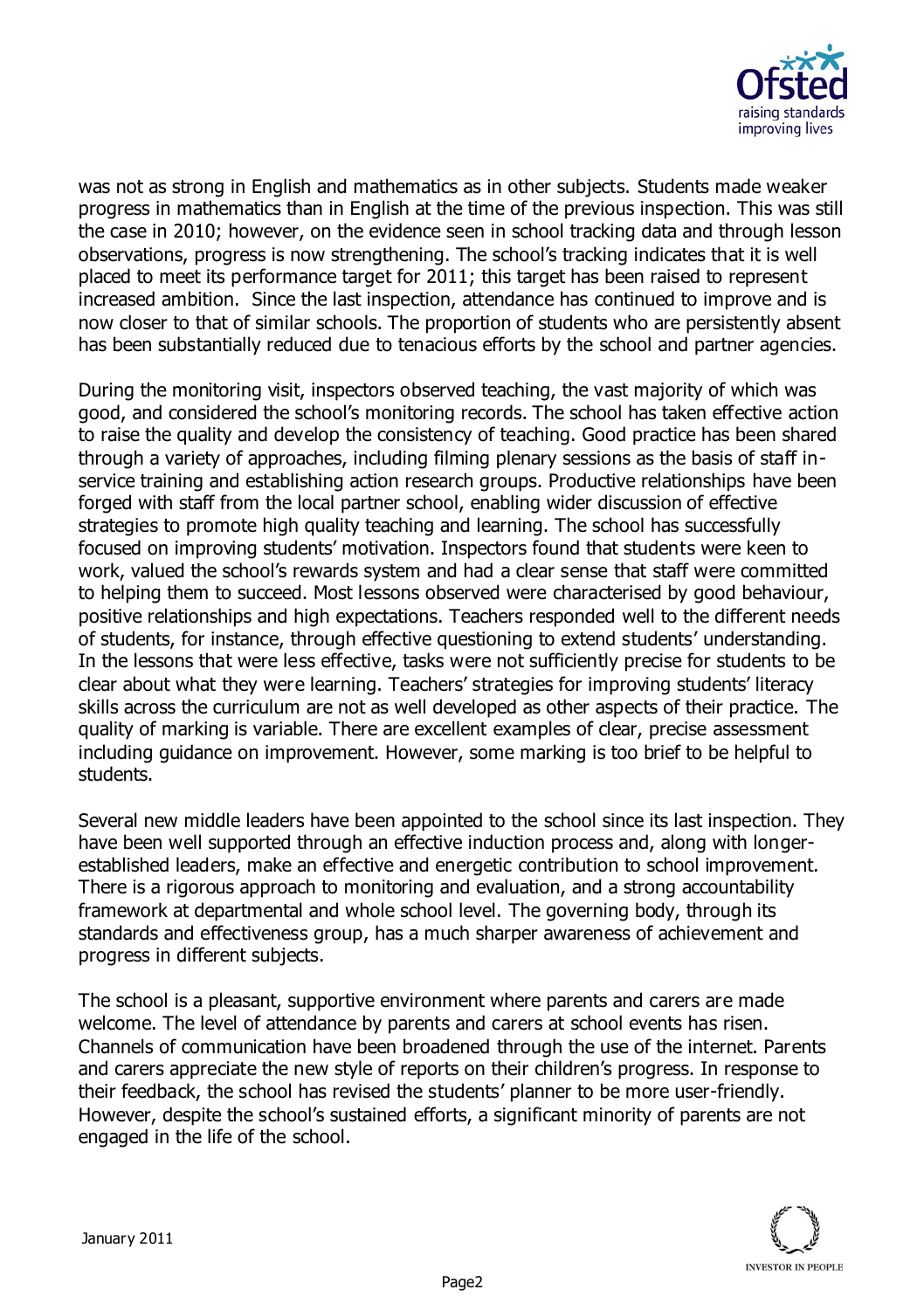

The school's specialist status as a sports and information communication technology college continues to have a demonstrable impact on students' experiences and outcomes. Attainment is strong in the specialist subjects and specialist subject teachers have made a significant contribution to the school's programme of sharing good practice. Students enjoy a wide range of extra-curricular activities and, through their work as sports leaders, contribute positively to their local community.

The school has received substantial and effective support from the local authority and the National Challenge Adviser. Training provided by advisers and consultants has been well targeted, sensitively co-ordinated to meet the school's needs and positively received. Partnership working with a local school has also proved to be beneficial in enabling teachers to observe, discuss and improve their practice.

I hope that you have found the inspection helpful in promoting improvement in your school. This letter will be posted on the Ofsted website.

Yours sincerely

Mrs Shirley Gornall **Her Majesty's Inspector**